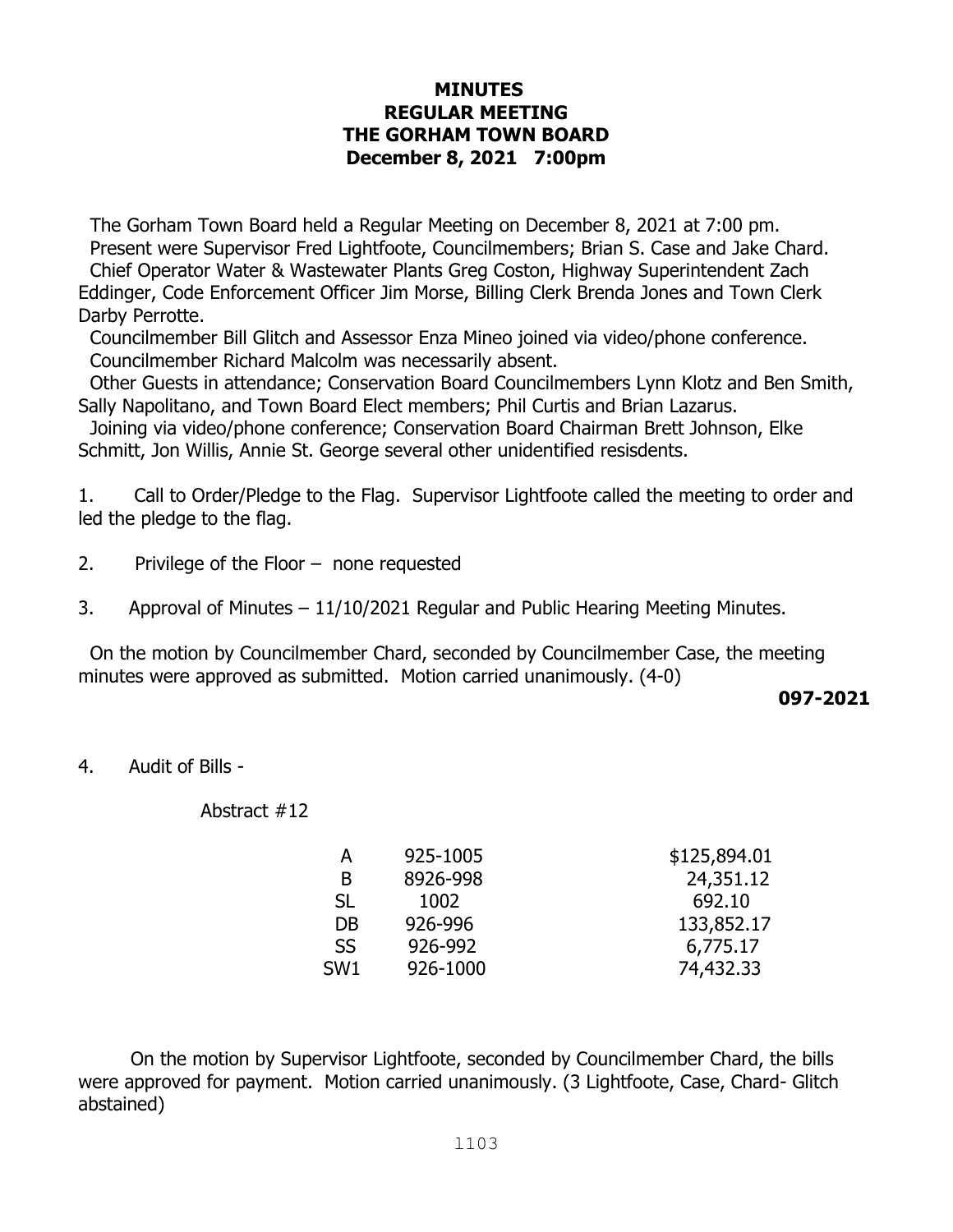5. Reports of Town Officials –

 A. Chief Operator Water/Wastewater Plants – no report on file. Chief Operator Coston said "We had a large water main break that drained the tank requiring a boil water advisory. There were 2 more breaks in the same week. There are 3 water department employees out with Covid-19. 1 of them is in ICU. 2 of the employees are back to work but the Department of Health advises the water department break up into alternating shifts for approximately 2 month just in case 1 of us contracts covid again."

 Operator Coston said NYS Department of Health requires licensed operators to run the water and wastewater plants.

 Chief Operator Coston was thankful for the help received from Art Rilands, from the Village of Rushville, NY. Art and 2 experienced crew members from the Town of Middlesex, NY helped with the last water main break.

 Supervisor Lightfoote asked Chief Operator Coston to briefly explain the break that drained the water tank on County Road #1.

 Chief Operator Coston said the Crystal Beach Fire Department was training/practicing with a deck spray gun on their truck. It created water hammer that broke the water main and drained the water tank. The water department lost over 1 million gallons of treated water. Operator Coston estimates approximately \$11,000.00 lost between the Town's water loss, buying water from Canandaigua while they repaired our water main and material and labor to fix our water main.

 Supervisor Lightfoote said Operator Coston shut water supply off where he could therefore the boil water advisory was for a smaller area instead of a whole water district boil water advisory.

 Supervisor Lightfoote said the Department of Health advised initiating a very thorough and large training project with a large emphasis on training fire companies in our district.

- B. Highway Superintendent written report on file.
- C. Zoning/Building Officer written report on file.
- D. Assessor no report on file.
- E. Town Clerk written report on file.

 F. Town Supervisor –written report on file. Supervisor Lightfoote updated the Board on where the Town is in regards to the Comprehensive Plan Update.

 On the motion by Councilmember Case, seconded by Councilmember Chard, the reports of Town Officials were approved. Motion carried unanimously. (4-0)

**099-2021** 

6. Business -

a. Local Law # 2-2021 Cannabis Opt Out Local Law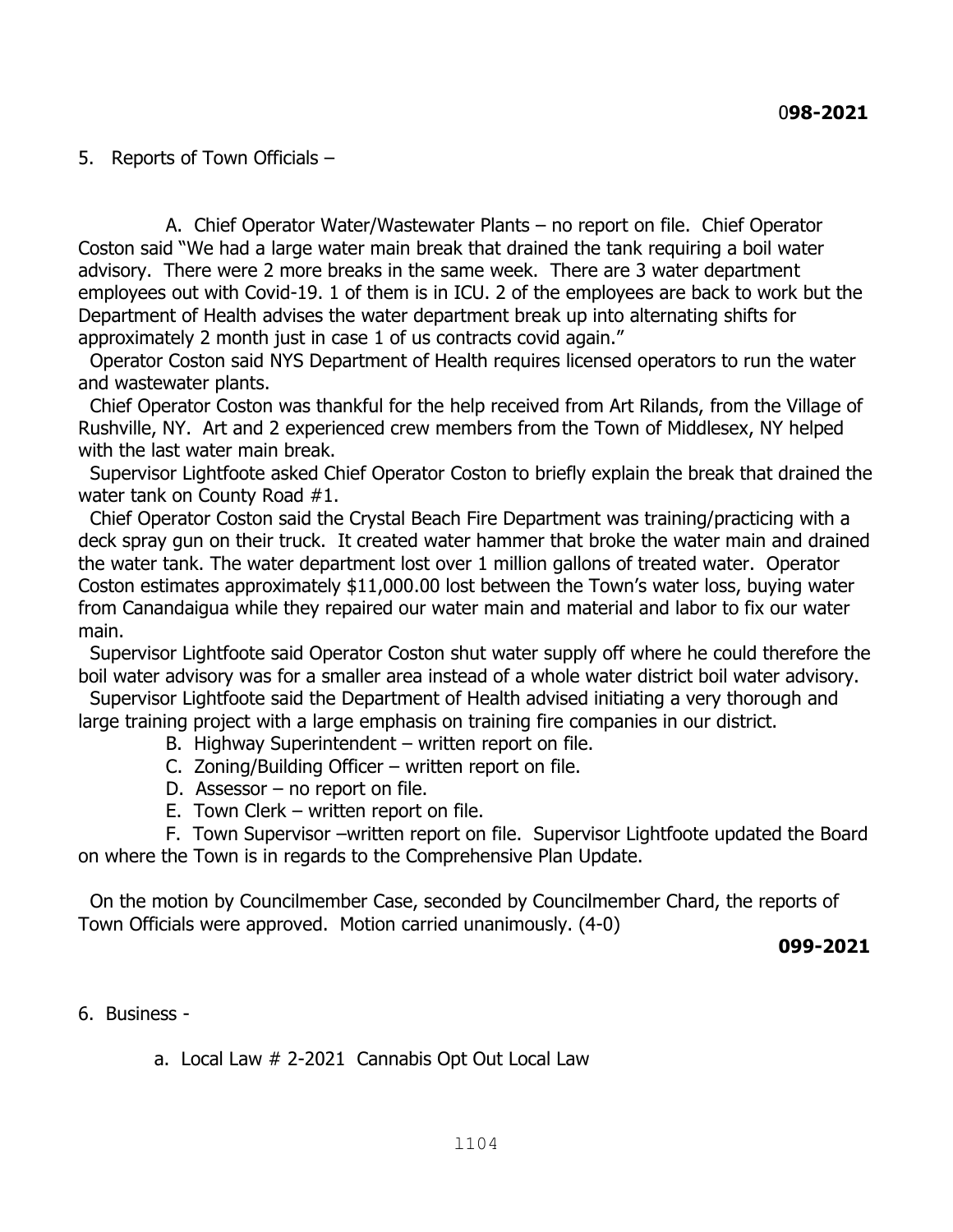Supervisor Lightfoote offered the following resolution and called for adoption. Seconded by Councilmember Case the resolution was adopted unanimously.

 **100-2021**

## **TOWN OF GORHAM RESOLUTION #34-2021 CALLING A PUBLIC HEARING LOCAL LAW #2-2021 CANNIBUS OPT OUT**

 **WHEREAS**, the Town Board of the Town of Gorham, after due deliberation, finds it in the best interests of the Town to schedule a public hearing to solicit public comment upon a proposed Local Law to opt out of allowing cannabis retail dispensaries and on-site cannabis consumption sites in the Town of Gorham that would otherwise be allowed under Article 4 of the Cannabis Law; and

**WHEREAS**, the Town Board of the Town of Gorham has reviewed the draft of the aforementioned proposed Local Law attached hereto as Exhibit "1" and deems it in the best interests of the Town of Gorham to proceed in accordance with the Code of the Town of Gorham and the Laws of the State of New York in adopting said Local Law,

**WHEREAS,** this action by the Town Board is a "Type II" action under the regulations promulgated by authority contained in the State Environmental Quality Review Act (SEQRA), which appear in 6 NYCRR Part 617.5, thereby requiring no further action by the Town Board, in that Part 617.5 (c) states that actions that are not subject to review under SEQRA include, "(33) adoption of regulations, policies, procedures and local legislative decisions in connection with any action on this list" and subsection (26) on this list includes "routine or continuing agency administration and management, not including new programs or major reordering of priorities that may affect the environment". This action involves routine or continuing agency administration and management in that it will enact a law specifically permitted by the New York State Cannabis Law that does not include any new programs or a major reordering of priorities that may affect the environment.

**NOW, THEREFORE**, **BE IT RESOLVED**, that the Town Clerk be, and she hereby is, directed to schedule a public hearing to be held on December 22, 2021, at 7:00 p.m. at the Gorham Town Hall, 4736 South Street, Gorham, New York; and be it further

**RESOLVED**, that the Town Clerk, be and hereby is, authorized to forward to the official newspapers of the Town a Notice of Public Hearing in the form substantially the same as that attached hereto as Exhibit "2"; and be it further

**RESOLVED**, that the Town Clerk be, and she hereby is, directed to post a copy of the proposed Local Law on the Town of Gorham sign board and take any and all other necessary actions to properly bring the aforementioned Local Law before the Town Board of the Town of Gorham for its consideration; and be it further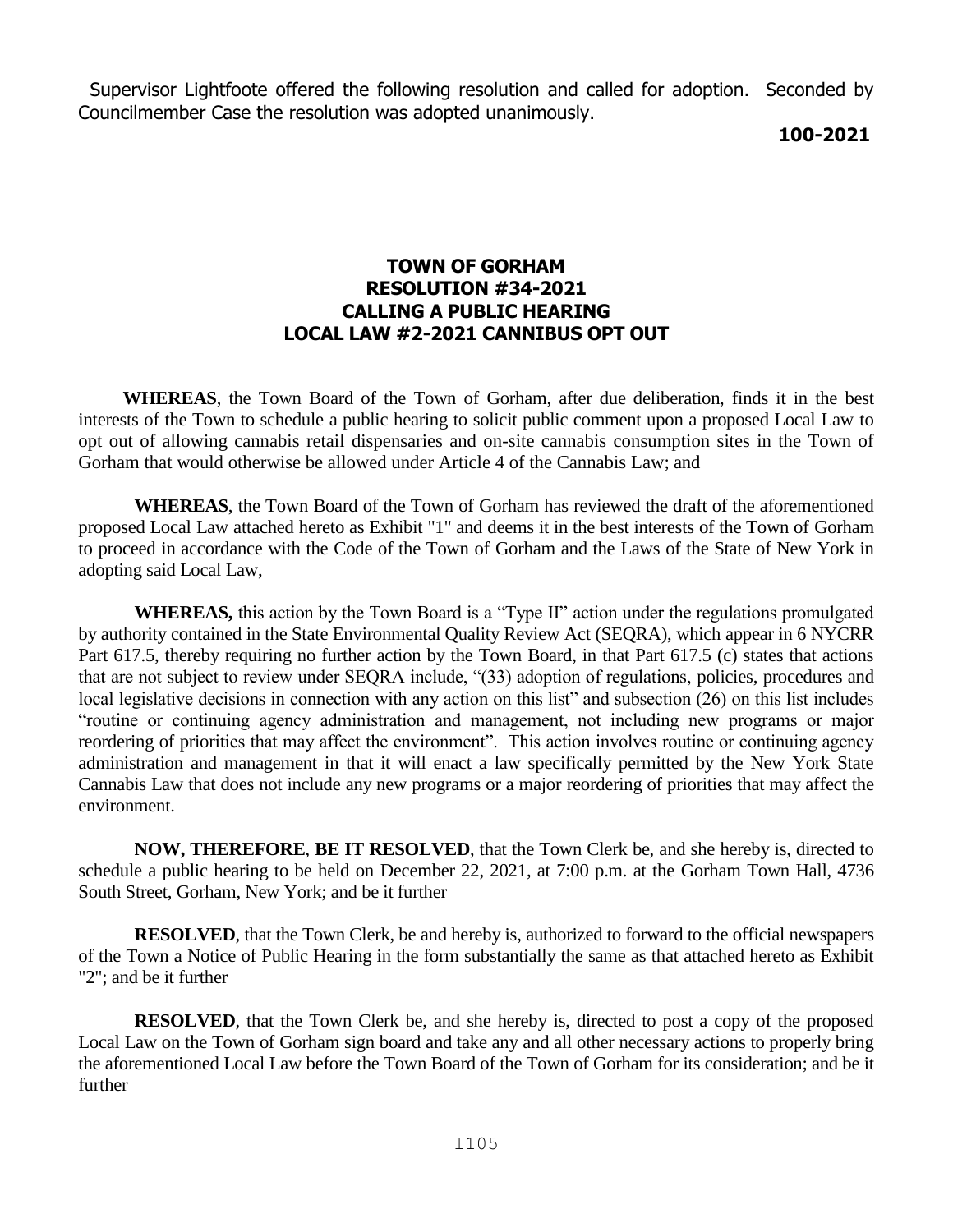**RESOLVED**, that the Town Clerk be, and hereby is, authorized to provide all other notices as required by law for the adoption of this local law.

I, Darby L. Perrotte, Town Clerk of the Town of Gorham do hereby certify that the Town Board of the Town of Gorham adopted the aforementioned resolution on December 8, 2021 by the following vote:

|                        | Aye    | Nay |
|------------------------|--------|-----|
| Frederick Lightfoote   |        |     |
| William Glitch         |        |     |
| Brian S. Case          |        |     |
| <b>Richard Malcolm</b> | absent |     |
| Jake Chard             |        |     |
|                        |        |     |

 b. Supervisor Lightfoote recognized Councilmember Bill Glitch for his 24 years of service on the Gorham Town Board.

 Town Board- Elect Phil Curtis said "I have to say Bill, because of you, Gorham is a better place thank you!"

The Board thanked Bill for his work and dedication over the years.

7. Privilege of the Floor –

Lynn Klotz asked in regards to the public Hearing on December 22<sup>nd</sup> on the Cannabis Opt/Out will there be information available for the public to read before the public hearing.

Supervisor Lightfoote said "We'll see to it that what we have, we'll put on the website."

 Councilmember Chard gave a shout out to Maureen Hackett who runs the food pantry in Gorham. He referred to a nice article in the Finger Lakes Times for her volunteer work, he said "Thanks Maureen, we have a good food pantry!"

 Elke Schmitt, Crystal Beach resident, said "I am curious if the Town would consider making a flyer with some basic information about the public meeting for the December 22 $^{nd}$  meeting in regards to the Opt Out of retail dispensaries. Some information we could hand out, I'd love to have some to pass out to businesses in the community just so people are aware of the meeting. I really enjoy watching your meetings and I'm learning a lot about the community I live in, that's important to me I want to say thank you for letting us watch your meetings, some people can't get to the meetings it's nice to have it, it's something everyone should get a grasp on in the Town of Gorham, so if you would please consider making a flyer."

 Supervisor Lightfoote said "Sure we can do that, wouldn't take much just a single sheet and Annie, if you don't mind we'll bring a pile of them over and throw them on your counter."